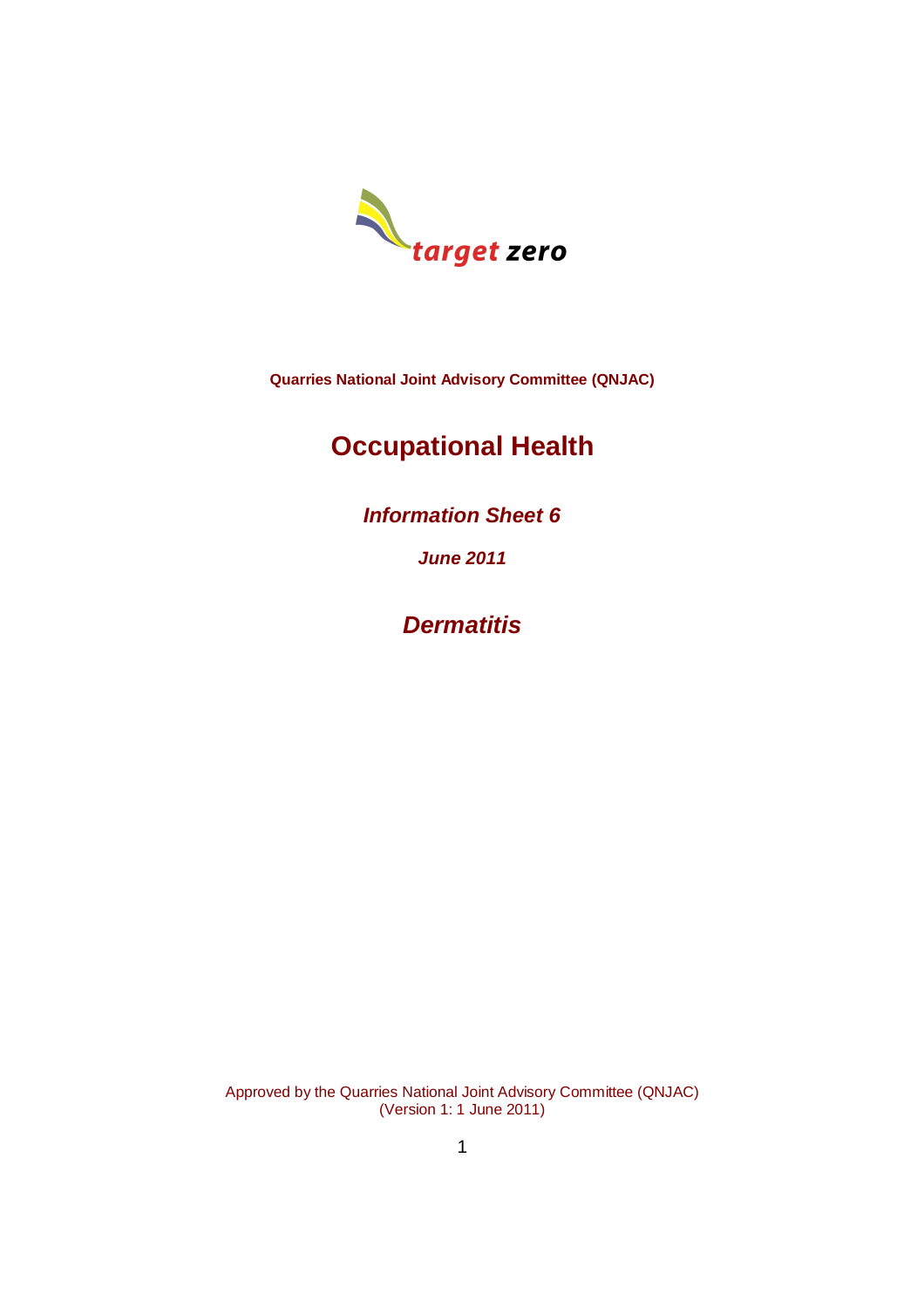

# **Occupational Health Information Sheet No 6: Dermatitis**

#### *Legal Requirements:*

The Control of Substances Hazardous to Health Regulations 2002 (as amended) to control exposure to chemicals and protect workers health.

Following a risk assessment to identify what exposures are and who is likely to be exposed then conditions should be put in place to prevent exposure where possible. Where exposure cannot be prevented controls should be put in place so that exposure is adequately controlled.

Where exposure occurs and there is the potential for harm if controls fail the Regulations require health surveillance for specific substances/processes (Schedule 6 to the Regulations) or where a worker is exposed to a hazardous substance so that:

- an identifiable disease/adverse effect may be related to exposure
- there is a reasonable likelihood the disease/effect may occur
- **there are valid techniques for detecting the disease/effect**
- the technique is a low risk to the worker

**Workers exposed to substances which can cause dermatitis are likely to require health surveillance (skin checks)**.

The results of health surveillance should be used to provide feedback on the effectiveness of your control measures and to identify particularly vulnerable or sensitive individuals or groups of workers.

Certain types of occupational dermatitis are reportable under RIDDOR 1995 (see Schedule 3 to the Regulations)

The COSHH ACOP can be downloaded from the following link: http://www.hse.gov.uk/pubns/priced/l5.pdf

*Why should you read this guidance:*

In 2008/09, an estimated 20,000 individuals at work in the last 12 months suffered skin problems which they believed to be work-related.

**Contact dermatitis** is inflammation of the skin caused by contact with a range of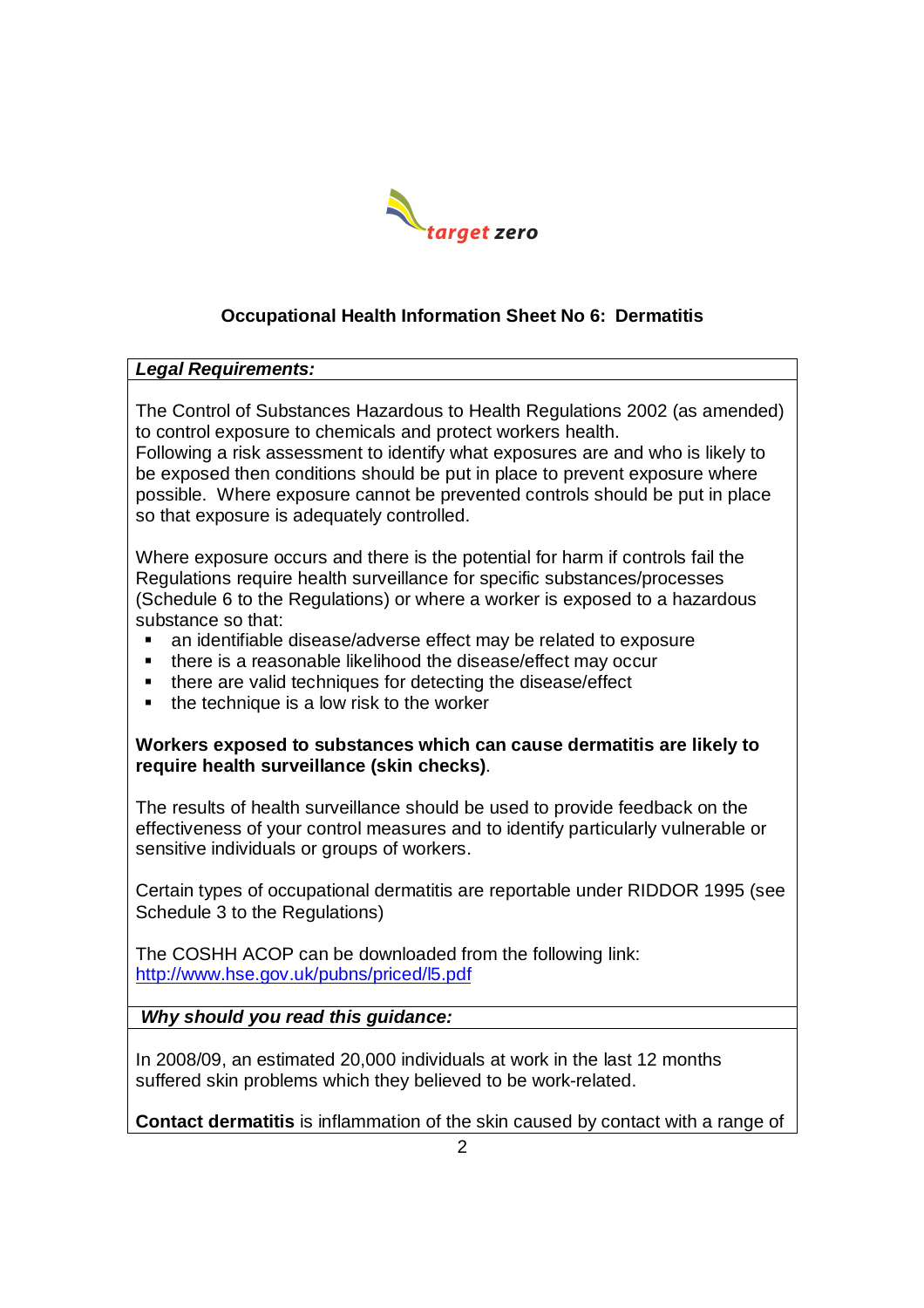materials. These include detergents, toiletries, chemicals and even some natural products like food and water. It can affect all parts of the body but is most commonly seen on the hands.

There are two main types of contact dermatitis:

- $\blacksquare$  irritant contact dermatitis results from direct damage to the skin, including from drying out
- $\blacksquare$  allergic contact dermatitis is an allergic reaction to something that comes in to contact with the skin resulting in inflammatory changes that may also be away from the site of initial contact

Skin can crack, bleed, be very painful and the dermatitis can spread all over the body (see http://www.hse.gov.uk/skin/index.htm for a list of possible effects).

The effects of dermatitis, if ignored, can become permanent and can significantly affect the quality of life including a person's ability to work if it affects the hands.

If identified early enough and adequate precautions are taken most people will make a full recovery. However, if it is an allergic reaction, the person will be allergic for life to that substance, including any vapours/fumes from the substance and may therefore not be able to work in an environment where the substance is used.

Dermatitis can be avoided by ensuring that the skin does not come in to contact with materials that are known to be skin irritants or sensitisers. This requires identifying the hazards and assessing the risks from using a material, chemical or substance. Such contact can be prevented by:

- Substituting a more hazardous substance with a safer alternative
- Automating the process
- **Enclosing the process as much as possible**
- **Using equipment for handling**
- Not using hands as 'tools'
- Using a safe working distance
- **Information, instruction & training**

If these are not possible, the skin may have to be protected with the correct use of Personal Protective Equipment (PPE).

The HSE Web site provides guidance on the selection of gloves: http://www.hse.gov.uk/pubns/guidance/s101.pdf

Where PPE is used, regular skin checks will be required by a competent responsible person to detect any signs of contact dermatitis.

Training and instruction should be provided to the workforce on the control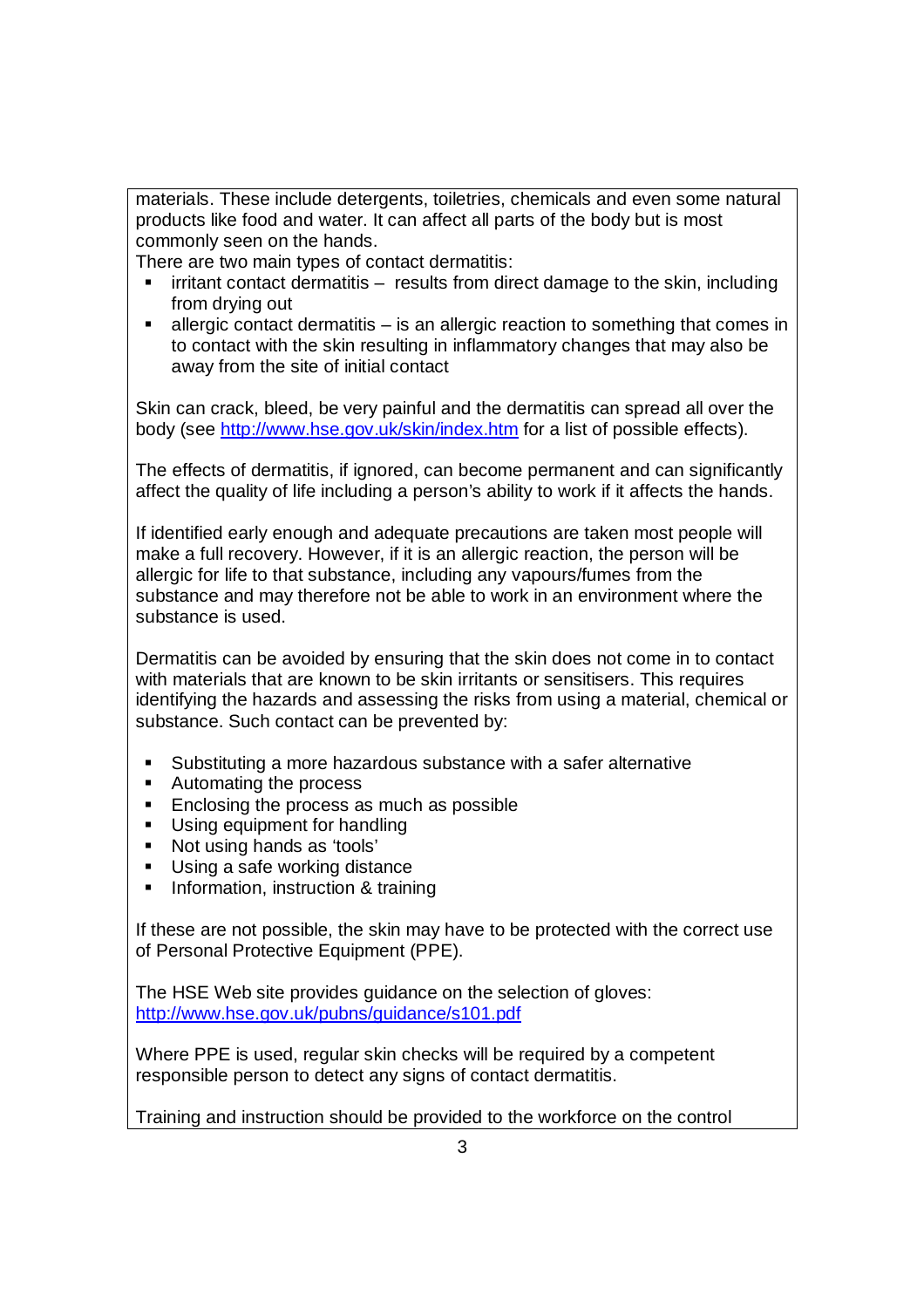measures to be used and how they can look after their skin.

- **AVOID** contact
- **PROTECT** from contact
- $\triangleright$  **CHECK** after contact

# *Paybacks/Benefits to the business:*

- A safe and healthy working environment.
- **Healthy, well motivated workforce**
- Reduction in sickness and long term absenteeism
- Retention of personnel.
- No personal illness injury claims.

# *What guidance is currently available:*

- INDG233(rev1) Preventing contact dermatitis at work
- **-** HSG262 Managing skin exposure risks at work
- COSHH essential, easy steps to control chemicals HSG193
- **Posters are available to download from the HSE Webb site** http://www.hse.gov.uk/skin/publications.htm
- Supplementary Advice P45 Health surveillance for occupational dermatitis, HSE Web site.
- **Prevent work related dermatitis** http://www.bsif.co.uk/downloads/1pSkinLeaflet.pdf
- Skin at work preventing skin disease, legislation and other control information: www.hse.gov.uk/skin

# Useful contacts:

HSE Web site; http://www.hse.gov.uk/ Contact details for HSE books: 01787 881165 Safe Quarry Web site http://www.safequarry.com MPA Web site http://www.mineralproducts.org

# *Good practice currently available:*

- Advice should be sought from a competent occupational health provider regarding the requirements for health surveillance.
- Eliminate, or if not possible, substitute hazardous materials with safer ones
- Mechanise the process to avoid contact.
- Good hygiene facilities provided including showers, wash basins, hot and cold water.
- **Provision and training of competent responsible persons for skin checks**
- **Provision of work wear and laundry service**
- The provision and encouraging the use of a hand cleaning system in dispensers including: